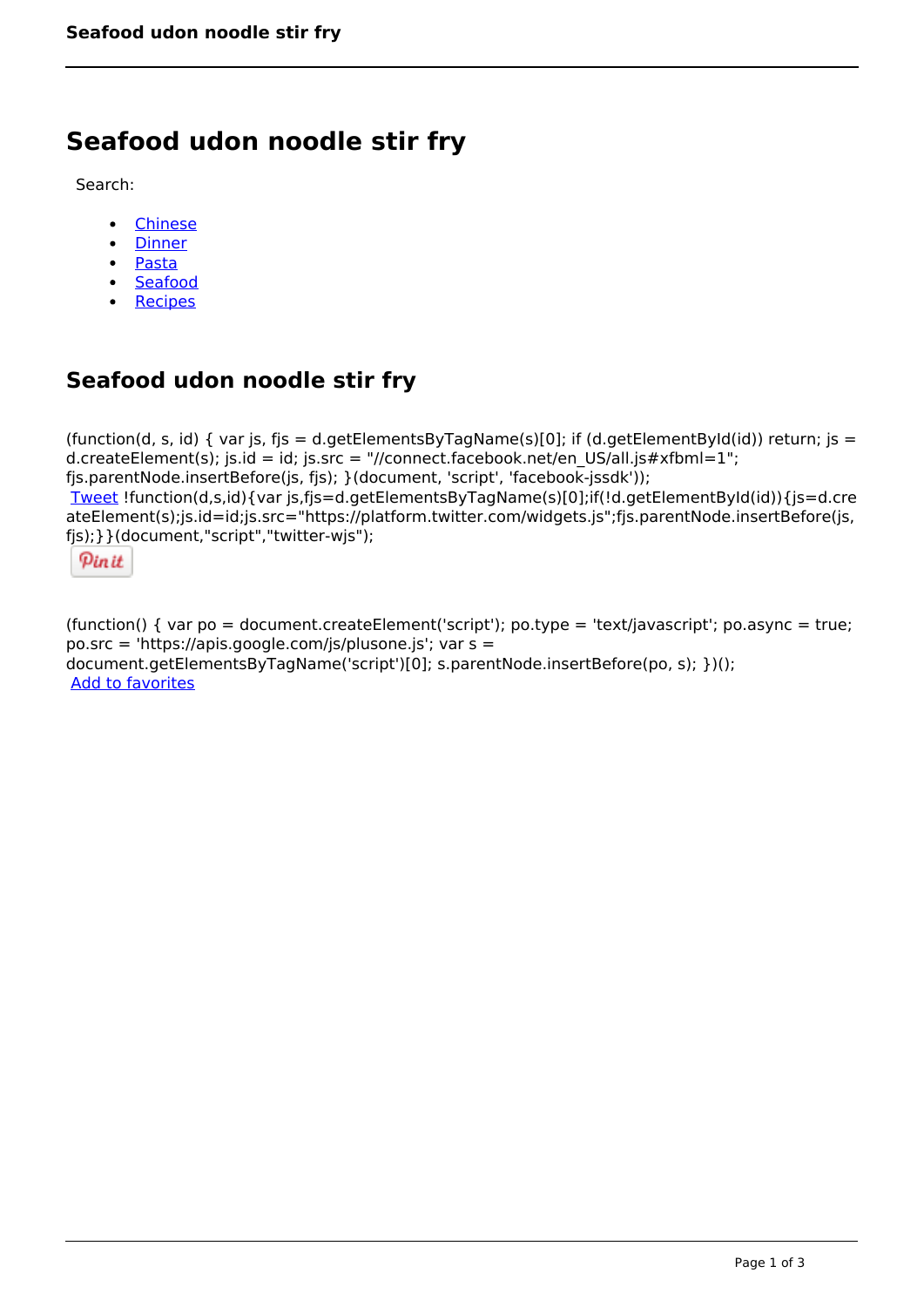

Rate this recipe

2 people are cooking this [Count me in](https://www.naturalhealthmag.com.au/flag/flag/favorites/888?destination=printpdf%2F888&token=71c165e3f047d9eeb72835169a05bd72)

We love this seafood stir fry from our friends at Oriental Merchant.

## **Ingredients** (serves: 4-6)

- 400g mixed [seafood](http://www.naturalhealthmag.com.au/nourish/seafood)
- 2 tbsp oil
- 2 cloves garlic, crushed
- 2 tsp S&B wasabi paste
- 2 lemons, zested and juiced
- 1 red chilli
- $\bullet$   $\frac{1}{2}$  cup parsley
- $\cdot$   $\frac{1}{4}$  cup sake or white wine
- $\cdot$   $\frac{1}{2}$  tbsp miso
- 1 packet Hakubaku organic udon noodles, prepare as per packet instructions
- Lemon wedges to serve

### **Method**